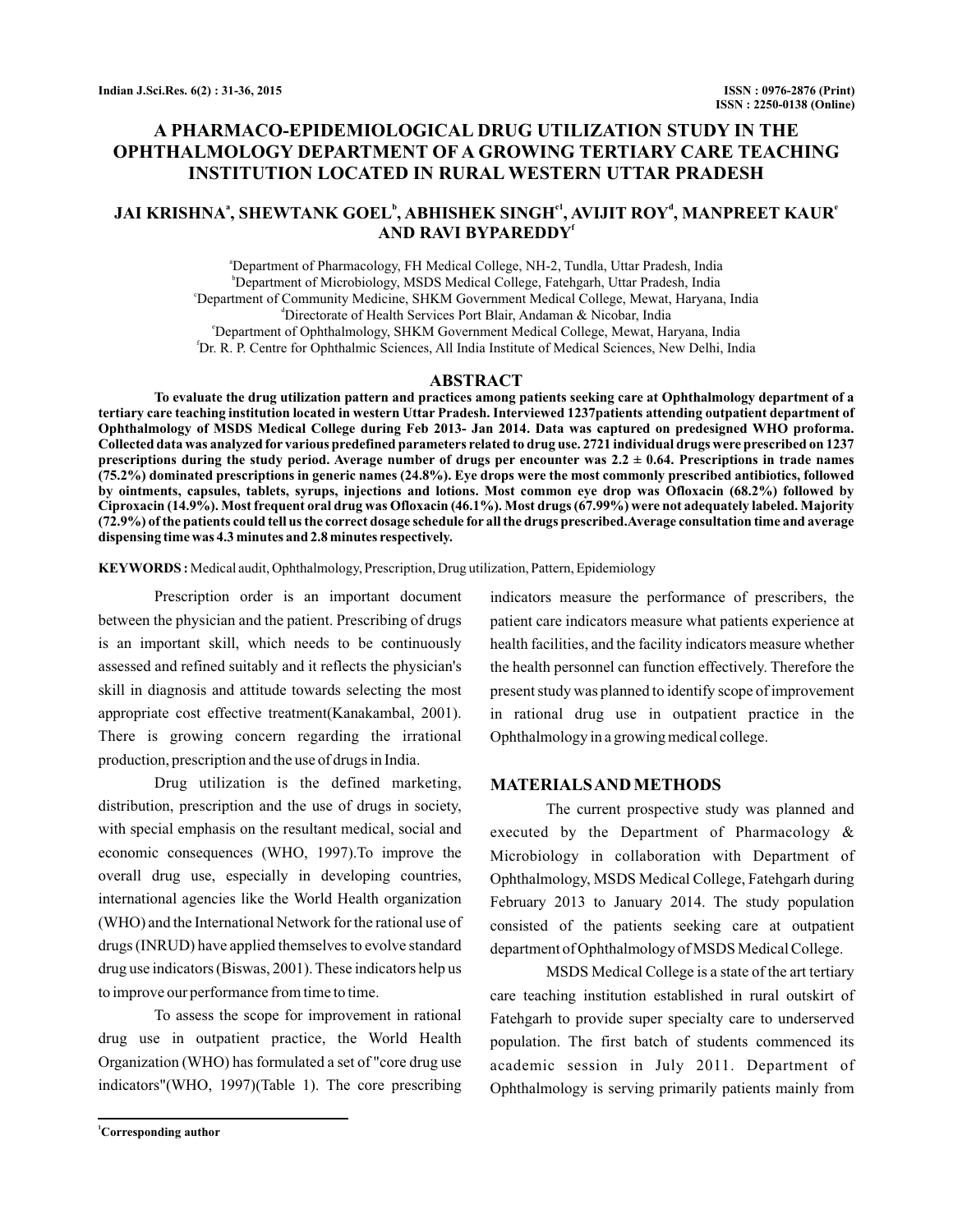#### **KRISHNA ET AL. A PHARMACO-EPIDEMIOLOGICAL DRUG UTILIZATION STUDY... :**

| <b>Prescribing indicators</b>                                            |
|--------------------------------------------------------------------------|
| 1. Average number of drugs per encounter                                 |
| 2. Percentage of drugs prescribed by generic name                        |
| 3. Percentage of encounters with an antibiotic prescribed                |
| 4. Percentage of encounters with an injection prescribed                 |
| 5. Percentage of drugs prescribed from essential drugs list or formulary |
| <b>Patient care indicators</b>                                           |
| 6. Average consultation time                                             |
| 7. Average dispensing time                                               |
| 8. Percentage of drugs actually dispensed                                |
| 9. Percentage of drugs adequately labeled                                |
| 10. Patient's knowledge of correct dosage                                |
| <b>Facility indicators</b>                                               |
| 11. Availability of copy of essential drugs list or formulary            |
| 12. Availability of key drugs                                            |
| *World Health Organization                                               |
|                                                                          |

**Table 1: Core Drug Use Indicators To Investigate Drug Use In Health Facilities**

lower socio-economic strata of community not only from western Uttar Pradesh but also from neighboring states. On an average 50-60 patients seek care at Department of Ophthalmology, MSDS Medical College on outpatient (OPD) basis per day. So this growing institution provided us a perfect base to plan and execute this study.

Study subjects were interviewed in local language, after taking their well-informed written consent. The patients' statements were also confirmed from the written record, if available with them. Data was collected one a week for a period of one year. The day of data collection was chosen randomly. A trained person conducted the interviews just after the parents came out of the out-patient department. Data was captured on predesigned WHO proforma. Atotal of 1237 questionnaires were collected and analyzed for various study parameters.

The data for the prescribing indicators was recorded by scrutinizing the prescription immediately after the patient-doctor interaction. Investigator would then instruct the parent to collect the prescribed drugs from the hospital pharmacy, and to meet her again to record data for the "patient care indicators". Which drugs were dispensed was determined by examining the drug packages/bottles the parent had actually received. It was noted whether they had been adequately labeled, viz. whether the name of the patient, the generic name of the drug and when the drug

should be taken was written on them. Lastly, the parent's knowledge of when and in what quantity each drug that was actually dispensed should be taken was evaluated. Failure to know either of these two points would result in parent's knowledge being scored as inadequate.

Permission of Institutional ethics committee (IEC) was sought before the commencement of the study. Informed consent was obtained from the study participants. All the questionnaires were manually checked and edited for completeness and consistency and were then coded for computer entry. After compilation of collected data, analysis was done using Statistical Package for Social Sciences (SPSS), version 20 (IBM, Chicago, USA). The results were expressed using appropriate statistical methods.

### **RESULTS**

A total of 1237 questionnaires were collected and analyzed for various study parameters. The mean age of the patients was  $45.4 \pm 9.5$  years (range 21-65 years). Males 765 (61.8%) outnumbered female patients 472 (38.2%). 2721 individual drugs were prescribed on 1237 prescriptions during the study period. Average number of drugs per encounter was  $2.2 \pm 0.64$ .

Number of drugs prescribed per prescription among study subjects varied from one to six.Almost 71% of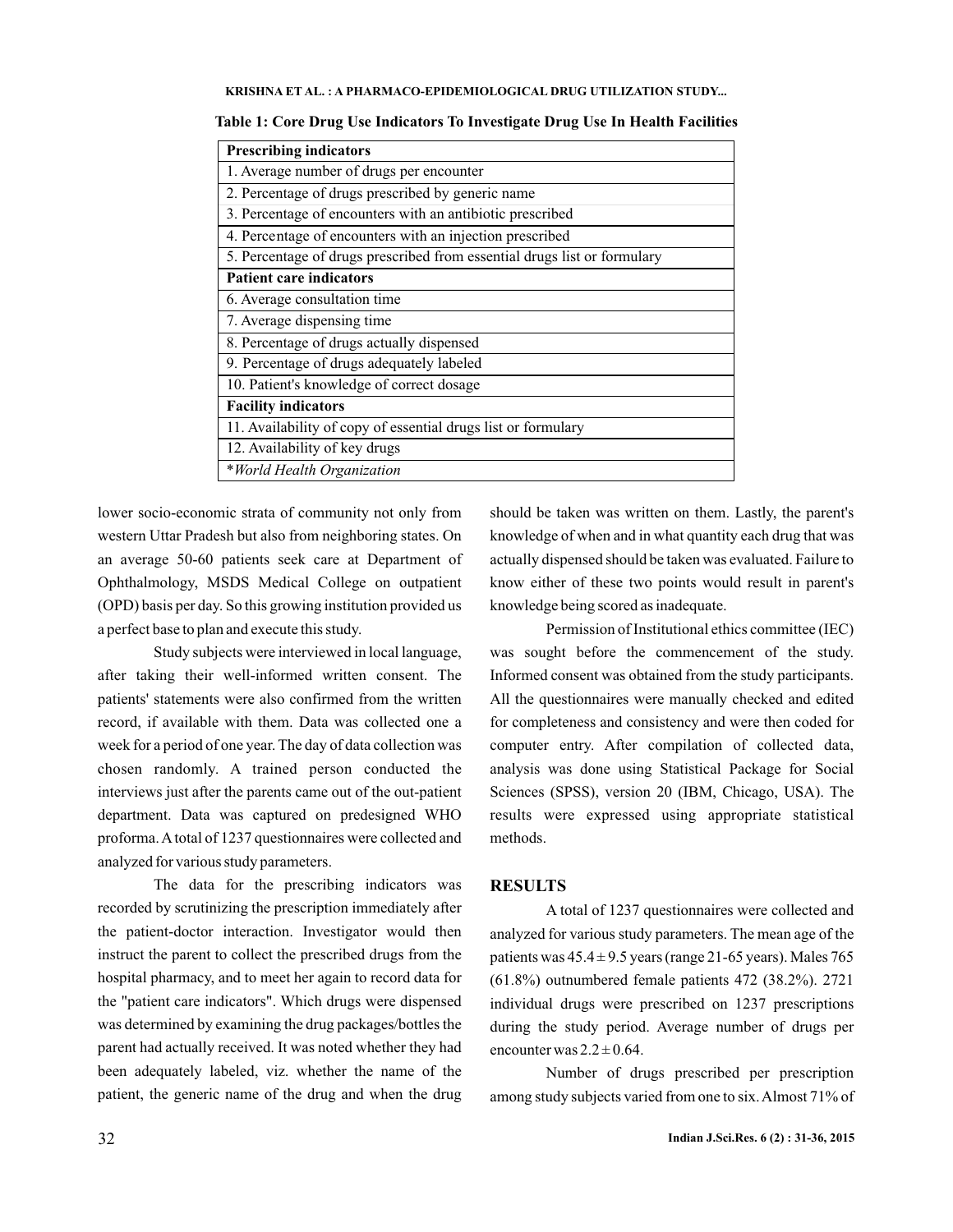## **KRISHNA ET AL. A PHARMACO-EPIDEMIOLOGICAL DRUG UTILIZATION STUDY... :**

| Number of drugs per prescription | No. of prescriptions |            |
|----------------------------------|----------------------|------------|
|                                  | N                    | Percentage |
| One                              | 582                  | 47.05      |
| Two                              | 305                  | 24.66      |
| Three                            | 143                  | 11.56      |
| Four                             | 89                   | 7.19       |
| Five                             | 80                   | 6.45       |
| <b>Six</b>                       | 38                   | 3.09       |
| Total                            | 1237                 | 100        |

**Table 2: Number of Drugs Prescribed Per Prescription**



**Figure 1: Bar Chart Showing Prescription of Drugs in Trade/Genaric Names**

| Most common drugs utilized | Dosage forms | No. of prescriptions (Percentage) |
|----------------------------|--------------|-----------------------------------|
| Ofloxacin                  | Eye drops    | 844 (68.2%)                       |
| Sparfloxacin               |              | 62 $(5.01\%)$                     |
| Ciproxacin                 |              | 185 (14.9%)                       |
| Sulfacetamide              |              | 56 (4.5%)                         |
| Tobramycin                 |              | 88 (7.1%)                         |
| Chloramphenicol            |              | $175(14.1\%)$                     |
| Ofloxacin                  | Oral         | 570 (46.1%)                       |
| Acyclovir                  |              | 124 (10.02%)                      |
| Neomycin                   | Ointments    | 875 (70.7%)                       |
| Combination of             |              | 218 (17.6%)                       |
| antibiotic with steroid    |              |                                   |
| Ciprofloxacin              |              | 207 (16.7%)                       |
| Acyclovir                  |              | 73 (5.9%)                         |

**Table 3 : Pattern Ofantimicrobial Agents and Their Dosage Forms Prescribed to Study Subjects**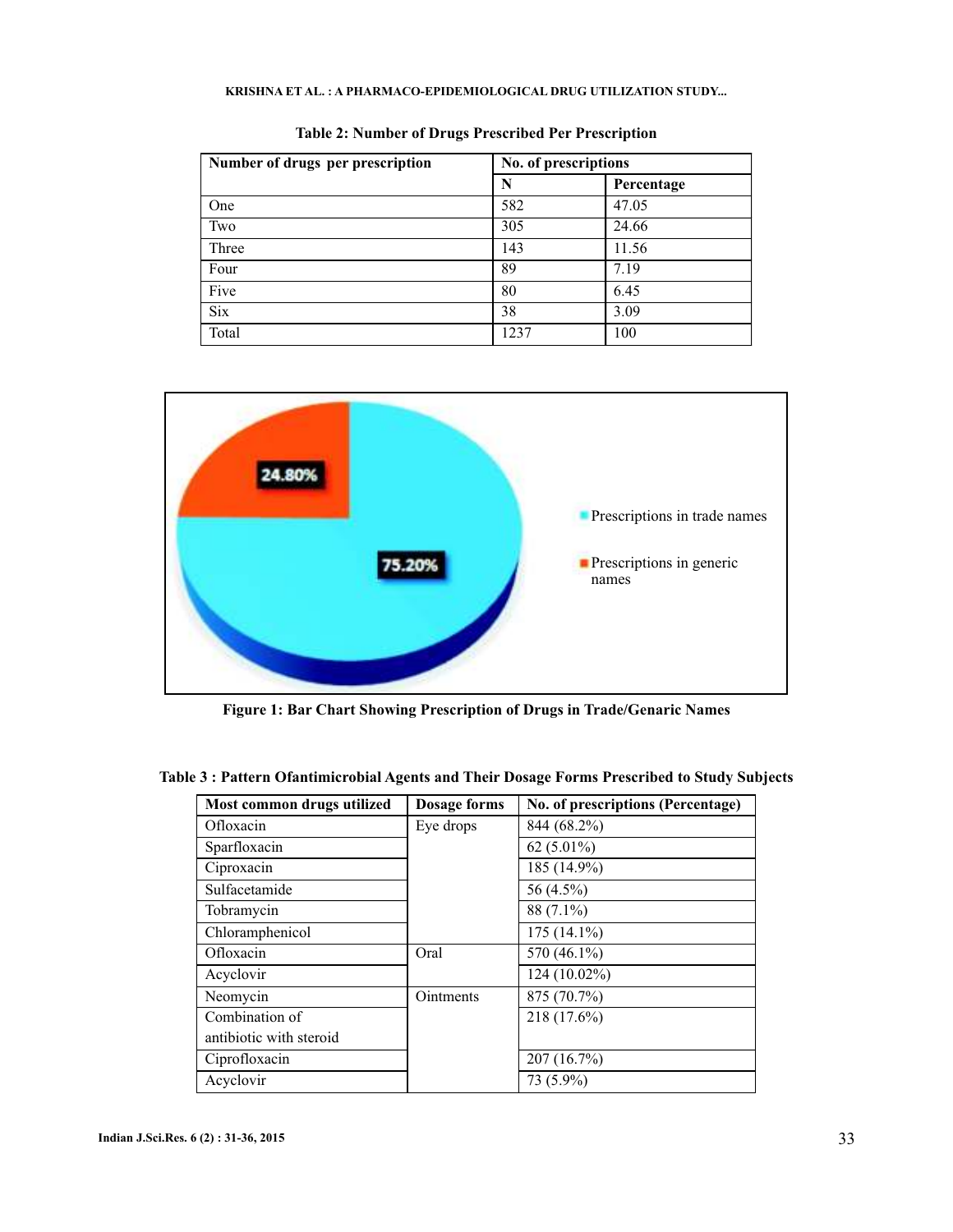| Core drug use indicators                       | <b>Current study</b> |
|------------------------------------------------|----------------------|
| Average number of drugs prescribed             | 2.2                  |
| % of drugs prescribed by generic names         | $24.8\%$ (n=677)     |
| % of drugs prescribed from essential drug list | $81.96\%$ (n=972)    |
| Average consultation time (Min)                | 4.3                  |
| Average dispensing time (Min)                  | 2.8                  |
| % of drugs actually dispensed                  | $61.9\%$ (n=1687)    |
| % of drugs adequately labeled                  | $32.01\%$ (n=871)    |
| % patients with correct knowledge of dosage    | $72.9\%$ (n=1986)    |
| Essential Drugs List / formulary available     | N <sub>0</sub>       |
| % availability of key drugs                    | $84.9\%$ (n=2312)    |

**Table 4 : Core Drug Use Indicators 9f Current Study**

the prescriptions contained one or two drugs per prescription. Maximum number of drugs (5 and 6) were prescribed to only 118 (9.53%) patients. (Table 2) Regarding prescribing drugs by generic names or trade names, prescriptions in trade names (560, 75.2%) dominated prescriptions in generic names (677, 24.8%). (Figure 1).

The drugs were prescribed in seven different dosage forms. Eye drops were the most commonly prescribed antibiotics, followed by ointments, capsules, tablets, syrups, injections and lotions. Most common eye drop was Ofloxacin (68.2%) followed by Ciproxacin (14.9%). Most frequent oral drug was Ofloxacin (46.1%). Neomycin was the most common (70.7%) ointment prescribed to the study subjects. (Table 3).

Most drugs (67.99%) were not adequately labeled as the name of the patient and the generic name of the drug were not written. Majority (72.9%) of the patients could tell us the correct dosage schedule for all the drugs prescribed. Regarding patient care indicators, average consultation time and average dispensing time calculated was 4.3 minutes and 2.8 minutes respectively. (Table 4).

## **DISCUSSION**

The current study assessed to evaluate the format, prescribing pattern and rationality of prescriptions of the patients attending Ophthalmology Out Patient Department of a tertiary care hospital of western Uttar Pradesh. Valid conclusions were drawn on the basis of data collected by scrutinizing 1237 prescriptions written by Ophthalmology OPD doctors.

To assess the scope for improvement in rational drug use in outpatient practice, the World Health Organization (WHO) has formulated a set of "core drug use indicators"(WHO, 1997). The core prescribing indicators measure the performance of prescribers, the patient care indicators measure what patients experience at health facilities, and the facility indicators measure whether the health personnel can function effectively.

Average number of drugs per encounter is an important index of the scope for intervention in prescribing practices. Our figure of 2.2 drugs per encounter is higher than the recommended limit of 2(WHO, 1997).Other hospital based studies from Madurai and Delhi reported 3-5 drugs per prescription, which was higher than that in our study(Kutty, 2002; Maini, 2002). More number of medications increases the risk of drug interactions, of dispensing errors and of the parent not knowing the dosage schedules. It can be minimized by rational prescribing.

In the current study, eye drops were the most commonly prescribed antibiotics, followed by ointments, capsules, tablets, syrups, injections and lotions. Most common eye drop was Ofloxacin (68.2%) followed by Ciproxacin (14.9%). Most frequent oral drug was Ofloxacin (46.1%). Similar observations are made by another study from South India(Maniyar, 2011).They observed anti inflammatory and anti allergic drugs comprised of 138(10.43%), mydriatics and cycloplegics of 96(7.26%),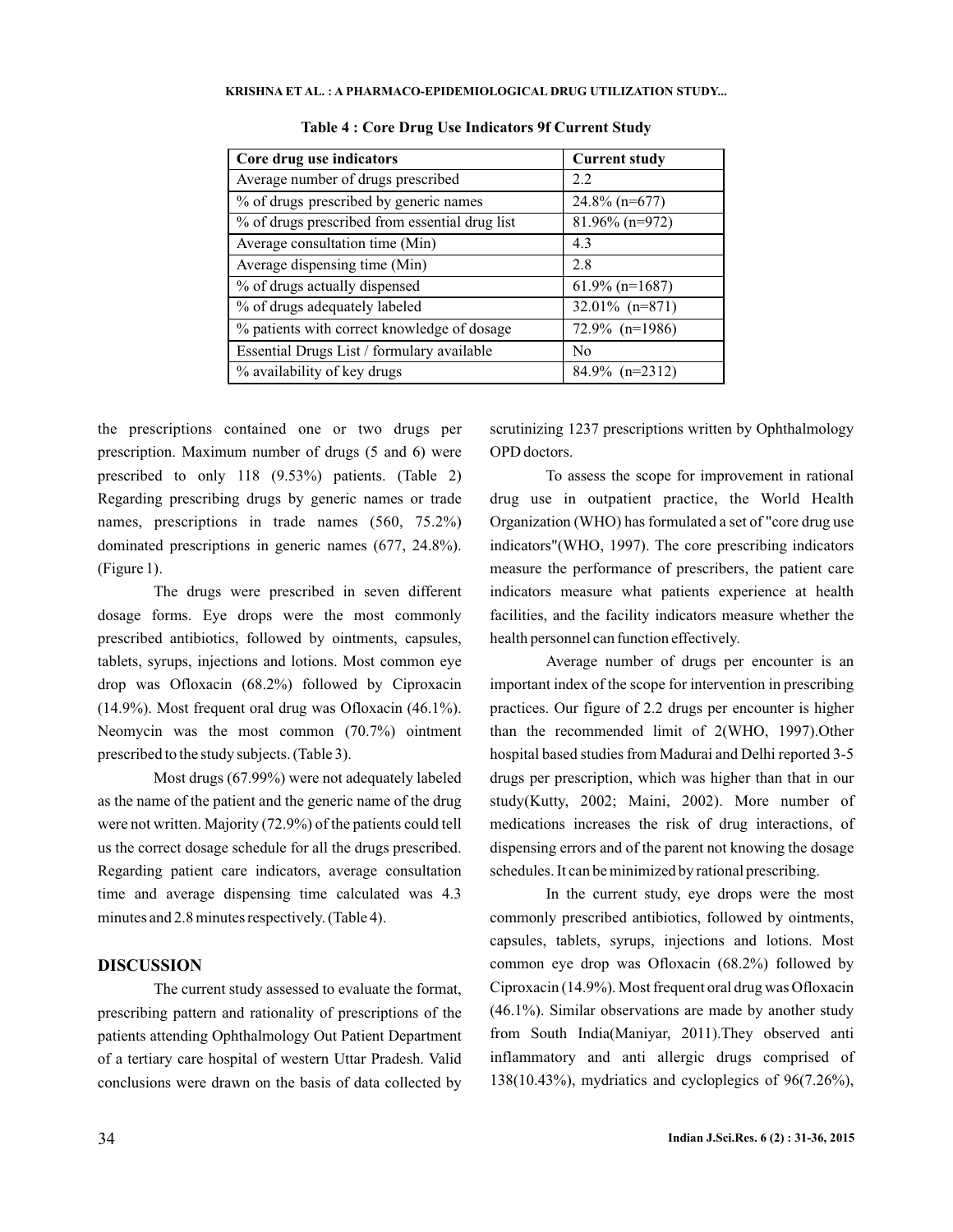miotics of 30  $(2.26\%)$  and multivitamins of 87  $(6.58\%)$  of the total drugs which were prescribed. The maximum numbers of these drugs were given for topical use in the form of eye drops and ointments. Fluoroquinolones like ofloxacin were widely used.

Regarding prescribing drugs by generic names or trade names, we observed that prescriptions in trade names dominated prescriptions in generic names.Another study by Shankar et al (32.6% generic & 67.4% brand drugs) is also in concordance with our observations(Shankar, 2002). Prescribing under a generic name is considered economical but poor prescribing of generic drugs could be due to concern about their quality.

In the current study almost 82% drugs were prescribed from the National Essential Drug List. This comes in agreement with another study from Delhi where it was reported as 95.78% respectively(Biswas, 2000). Higher figures (75% to 99.8%) of generic prescribing have also been reported from Cambodia and Tanzania(Chareonkul, 2002; Hong, 1996).

This study has several strengths. First, we have identified scope of improvement in rational drug use in outpatient practice in Ophthalmology in a growing medical college. In-depth analysis of this aspect has not been closely investigated by many experts in the field. This study becomes very important as long lasting impact can be achieved if rectifications of deficiencies are identified well in time and corrected at the earliest. Second, the current study has covered certain time management indicators (average consultation and dispensing time) which is a less explored entity but very important aspect which is neglected by researchers in medical field. Third, all the investigations were conducted by authors of the study only, which creates a sense of uniformity.

The study has some limitations as well. Some may argue that the results obtained may not be applicable to all the medical colleges. I agree because these findings are based on a single centre study. Results may vary with different geographical terrain. More multicentric studies need to be carried out. Second, we have not taken certain indicators related to quality of treatment such as quality of patient examination, quality of diagnosis and quality of treatment. Improvement after rectifications of deficiencies identified should have been measured.

## **CONCLUSION**

The findings of this study can be utilized in strategic planning to ensure better patient care services in Ophthalmology department. Targeted efforts are needed to improve rational drug use in our facility.Baseline data generated from the current study can be utilized for comparison when in future any Ophthalmology drug utilization study is carried out.

#### **REFERENCES**

- Biswas N. R., Biswas R. S. and Pal P. S. et al. Patterns of prescriptions and drug use in two tertiary hospitals in Delhi. Indian J, PhysiolPharmacol 2000; 44: 109-12.
- Biswas N.R., Jindal S. and Siddiquei M.M. et al. Patterns of prescription and drug use in ophthalmology in a tertiary hospital in Delhi. Br. J. ClinPharmacol 2001; 51: 267-69.
- Chareonkul C., Khun V.L. and Boonshuyar C. Rational drug use in Cambodia: study of three pilot health centers in Kampong Thorn Province. Southeast Asian J. Trop. Med. Public Health 2002; 33: 418- 424.
- Hong S.H. and Shepherd M.D. Outpatient prescription drug use by children enrolled in five drug benefit plans. ClinTher 1996; 18: 528-545.
- Kanakambal S., Murugesh N. and Shanthi M. Drug prescribing pattern in a tertiary care teaching hospital in Madurai (Tamil Nadu). Indian J. Pharmacol 2001; 33: 223.
- Kutty K.V.G., Sambasivam N. and Nagarajan M.A study on drug prescribing pattern in Madurai city. Ind. J. Pharmacol 2002; 334: 361-62.
- Maini Rajiv, Verma K.K. and Biswas N.R. et al. Drug utilization study in Dermatology in tertiary hospital in Delhi. Ind. J. PhysioPharmacol 2002; 46: 107-10.